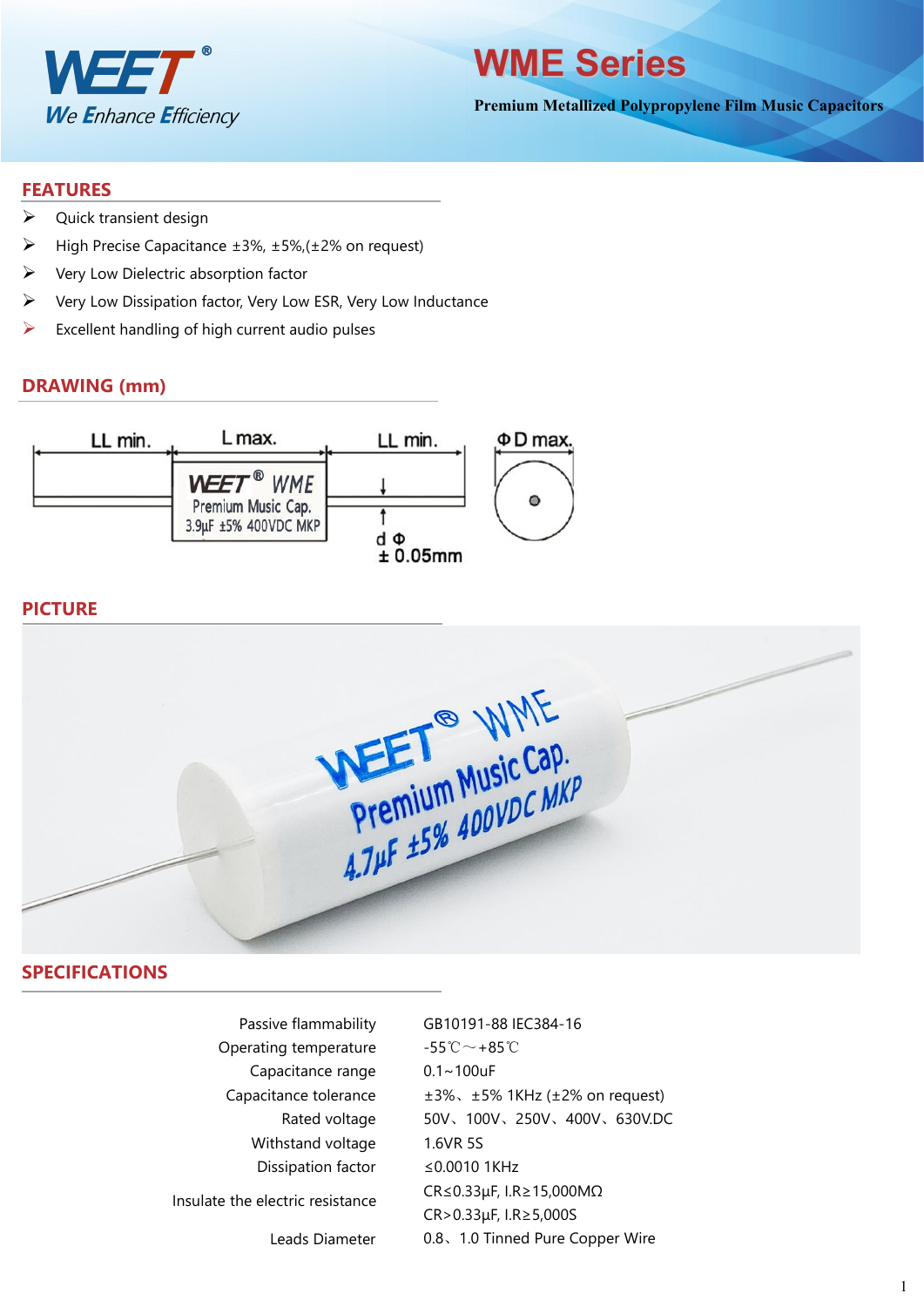



**Premium Metallized Polypropylene Film Music Capacitors**

### **SIZE TABLE (mm)**

|                    |                    |      | <b>250V</b> |             |     |              | <b>250V</b>        |      |    |             |    |  |
|--------------------|--------------------|------|-------------|-------------|-----|--------------|--------------------|------|----|-------------|----|--|
| $\mu$ F            | <b>Dissipation</b> | OD   | L.          | $\mathbf d$ | LL. | $\mu$ F      | <b>Dissipation</b> | OD   | L. | $\mathbf d$ | LL |  |
| 1.0 <sub>u</sub> F | $\leqslant$ 0.0005 | 12.5 | 25          | 0.8         | 38  | 10uF         | ≤0.0005            | 23   | 46 | 1.0         | 38 |  |
| 1.1uF              | $≤ 0.0005$         | 13   | 25          | 0.8         | 38  | 11uF         | ≤0.0005            | 24.5 | 46 | 1.0         | 38 |  |
| $1.2$ uF           | ≤0.0005            | 11.5 | 31.5        | 0.8         | 38  | 12uF         | ≤0.0005            | 25   | 46 | 1.0         | 38 |  |
| $1.3$ uF           | $\leqslant$ 0.0005 | 12   | 31.5        | 0.8         | 38  | 13uF         | $\leqslant$ 0.0005 | 26   | 46 | 1.0         | 38 |  |
| $1.5$ uF           | ≤0.0005            | 12.5 | 31.5        | 0.8         | 38  | 14uF         | ≤0.0005            | 27   | 46 | $1.0$       | 38 |  |
| 1.6uF              | ≤0.0005            | 13   | 31.5        | 0.8         | 38  | 15uF         | ≤0.0005            | 28   | 46 | 1.0         | 38 |  |
| <b>1.8uF</b>       | ≤0.0005            | 13.5 | 31.5        | 0.8         | 38  | 16uF         | ≤0.0008            | 29   | 46 | 1.0         | 38 |  |
| 2.0 <sub>u</sub> F | ≤0.0005            | 14   | 31.5        | 0.8         | 38  | 18uF         | $\leqslant$ 0.0008 | 30.5 | 46 | $1.0$       | 38 |  |
| 2.2uF              | $\leqslant$ 0.0005 | 14.5 | 31.5        | 0.8         | 38  | 20uF         | $\leqslant$ 0.0008 | 32   | 46 | $1.0$       | 38 |  |
| 2.4uF              | ≤0.0005            | 15.5 | 31.5        | 0.8         | 38  | 22uF         | ≤0.0008            | 33.5 | 46 | 1.0         | 38 |  |
| 2.5 <sub>u</sub> F | ≤0.0005            | 15.5 | 31.5        | 0.8         | 38  | 24uF         | ≤0.0008            | 35   | 46 | 1.0         | 38 |  |
| 2.7 <sub>u</sub> F | $\leqslant$ 0.0005 | 16   | 31.5        | 0.8         | 38  | 27uF         | $\leqslant$ 0.0008 | 37   | 46 | 1.0         | 38 |  |
| 3.0uF              | ≤0.0005            | 17   | 31.5        | 0.8         | 38  | 28uF         | ≤0.0008            | 34   | 56 | 1.0         | 38 |  |
| 3.3uF              | ≤0.0005            | 17.5 | 31.5        | 0.8         | 38  | 30uF         | ≤0.0008            | 35   | 56 | 1.0         | 38 |  |
| 3.5uF              | ≤0.0005            | 18   | 31.5        | 0.8         | 38  | 33uF         | ≤0.0008            | 36.5 | 56 | 1.0         | 38 |  |
| 3.6uF              | ≤0.0005            | 18.5 | 31.5        | 0.8         | 38  | 36uF         | ≤0.0008            | 38   | 56 | 1.0         | 38 |  |
| 3.9uF              | $\leqslant$ 0.0005 | 19   | 31.5        | 0.8         | 38  | 39uF         | ≤0.0008            | 39.5 | 56 | 1.0         | 38 |  |
| <b>4.0uF</b>       | ≤0.0005            | 19   | 31.5        | 0.8         | 38  | 41uF         | ≤0.001             | 40.5 | 56 | 1.0         | 38 |  |
| <b>4.3uF</b>       | ≤0.0005            | 19.5 | 31.5        | 0.8         | 38  | 43uF         | ≤0.001             | 41.5 | 56 | 1.0         | 38 |  |
| <b>4.5uF</b>       | ≤0.0005            | 20   | 31.5        | 0.8         | 38  | 45uF         | ≤0.001             | 41   | 61 | 1.0         | 38 |  |
| <b>4.7uF</b>       | ≤0.0005            | 20.5 | 31.5        | 0.8         | 38  | 47uF         | ≤0.001             | 42   | 61 | 1.0         | 38 |  |
| <b>5.0uF</b>       | ≤0.0005            | 21   | 31.5        | 0.8         | 38  | 50uF         | ≤0.001             | 43   | 61 | $1.0$       | 38 |  |
| <b>5.1uF</b>       | $\leqslant$ 0.0005 | 21.5 | 31.5        | 0.8         | 38  | <b>51uF</b>  | $\leqslant 0.001$  | 43.5 | 61 | 1.0         | 38 |  |
| <b>5.6uF</b>       | ≤0.0005            | 22.5 | 31.5        | 0.8         | 38  | 55uF         | $\leqslant 0.001$  | 45   | 61 | 1.0         | 38 |  |
| 6.0uF              | $\leqslant$ 0.0005 | 23   | 31.5        | 0.8         | 38  | 56uF         | $\leqslant 0.001$  | 46   | 61 | 1.0         | 38 |  |
| 6.2uF              | $\leqslant$ 0.0005 | 23.5 | 31.5        | 0.8         | 38  | 62uF         | $\leqslant 0.001$  | 48   | 61 | 1.0         | 38 |  |
| <b>6.8uF</b>       | ≤0.0005            | 24   | 31.5        | 0.8         | 38  | 68uF         | ≤0.001             | 39.5 | 61 | 1.0         | 38 |  |
| <b>7.0uF</b>       | $\leqslant$ 0.0005 | 19.5 | 46          | 0.8         | 38  | 75uF         | ≤0.001             | 42   | 61 | 1.0         | 38 |  |
| <b>7.5uF</b>       | $\leqslant$ 0.0005 | 20.5 | 46          | 0.8         | 38  | 82uF         | ≤0.001             | 43.5 | 61 | 1.0         | 38 |  |
| <b>8.0uF</b>       | ≤0.0005            | 21   | 46          | 0.8         | 38  | <b>91uF</b>  | ≤0.0014            | 45.5 | 61 | 1.0         | 38 |  |
| 8.2uF              | ≤0.0005            | 21   | 46          | 0.8         | 38  | <b>100uF</b> | ≤0.0014            | 46   | 61 | 1.0         | 38 |  |
|                    |                    |      |             |             |     |              |                    |      |    |             |    |  |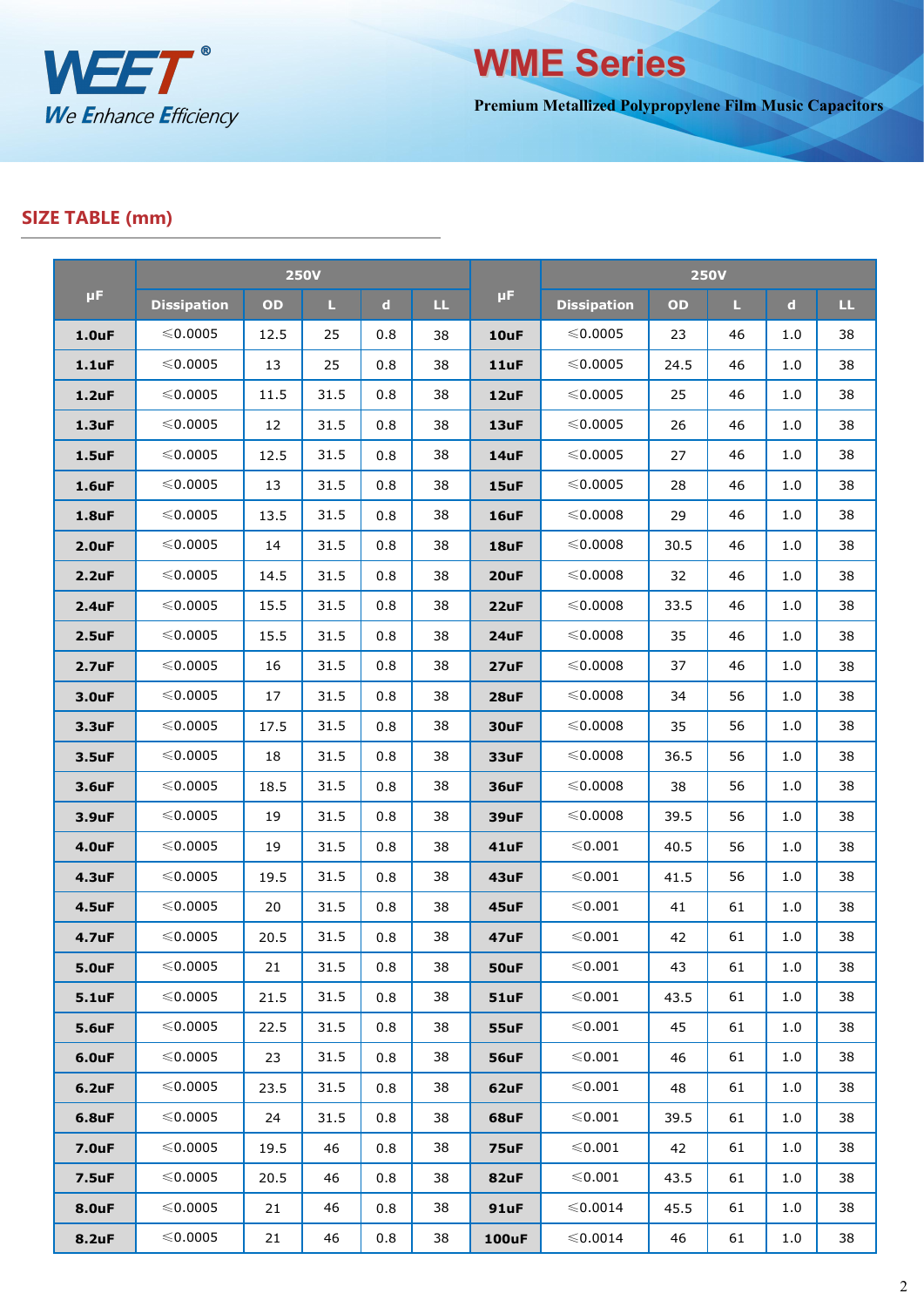

# ≤0.0005 22.5 46 0.8 38 **-- --** -- **-- -- -- WME Series**

**Premium Metallized Polypropylene Film Music Capacitors**

|                    | <b>400V</b>        |      |      |             |                        |              | <b>400V</b>        |      |    |             |    |  |
|--------------------|--------------------|------|------|-------------|------------------------|--------------|--------------------|------|----|-------------|----|--|
| μF.                | <b>Dissipation</b> | OD   | L.   | $\mathbf d$ | $\mathbf{L}\mathbf{L}$ | μF.          | <b>Dissipation</b> | OD   | L. | $\mathbf d$ | Ш. |  |
| 1.0uF              | $\leqslant$ 0.0005 | 14.5 | 25   | 0.8         | 38                     | <b>8.0uF</b> | $\leqslant$ 0.0005 | 25   | 46 | 0.8         | 38 |  |
| 1.1uF              | ≤0.0005            | 13   | 31.5 | 0.8         | 38                     | <b>8.2uF</b> | ≤0.0005            | 25.5 | 46 | 0.8         | 38 |  |
| $1.2$ uF           | $\leqslant$ 0.0005 | 13.5 | 31.5 | 0.8         | 38                     | $9.1$ uF     | $\leqslant$ 0.0005 | 26.5 | 46 | 0.8         | 38 |  |
| $1.3$ uF           | ≤0.0005            | 14   | 31.5 | 0.8         | 38                     | 10uF         | ≤0.0005            | 28   | 46 | 1.0         | 38 |  |
| 1.5uF              | ≤0.0005            | 14.5 | 31.5 | 0.8         | 38                     | 11uF         | ≤0.0005            | 29.5 | 46 | 1.0         | 38 |  |
| <b>1.6uF</b>       | $\leqslant$ 0.0005 | 15   | 31.5 | 0.8         | 38                     | 12uF         | $\leqslant$ 0.0005 | 30.5 | 46 | 1.0         | 38 |  |
| 1.8uF              | ≤0.0005            | 16   | 31.5 | 0.8         | 38                     | 13uF         | ≤0.0005            | 31.5 | 46 | 1.0         | 38 |  |
| 2.0uF              | ≤0.0005            | 16.5 | 31.5 | 0.8         | 38                     | 14uF         | ≤0.0005            | 32.5 | 46 | 1.0         | 38 |  |
| 2.2uF              | $\leqslant$ 0.0005 | 17.5 | 31.5 | 0.8         | 38                     | 15uF         | $\leqslant$ 0.0008 | 33.5 | 46 | 1.0         | 38 |  |
| 2.4uF              | ≤0.0005            | 18   | 31.5 | 0.8         | 38                     | 16uF         | ≤0.0008            | 31   | 56 | 1.0         | 38 |  |
| 2.5uF              | ≤0.0005            | 18.5 | 31.5 | 0.8         | 38                     | 18uF         | ≤0.0008            | 33   | 56 | 1.0         | 38 |  |
| 2.7 <sub>u</sub> F | $\leqslant$ 0.0005 | 19   | 31.5 | 0.8         | 38                     | 20uF         | $\leqslant$ 0.0008 | 34.5 | 56 | 1.0         | 38 |  |
| 3.0uF              | ≤0.0005            | 20   | 31.5 | 0.8         | 38                     | 22uF         | ≤0.0008            | 36.5 | 56 | 1.0         | 38 |  |
| 3.3uF              | ≤0.0005            | 20.5 | 31.5 | 0.8         | 38                     | 24uF         | ≤0.0008            | 38   | 56 | 1.0         | 38 |  |
| 3.5uF              | $\leqslant$ 0.0005 | 21   | 31.5 | 0.8         | 38                     | 27uF         | ≤0.0008            | 40   | 56 | 1.0         | 38 |  |
| 3.6uF              | ≤0.0005            | 21.5 | 31.5 | 0.8         | 38                     | 28uF         | ≤0.0008            | 41   | 56 | 1.0         | 38 |  |
| 3.9uF              | ≤0.0005            | 22.5 | 31.5 | 0.8         | 38                     | 30uF         | ≤0.0008            | 42   | 56 | 1.0         | 38 |  |
| <b>4.0uF</b>       | $\leqslant$ 0.0005 | 23   | 31.5 | 0.8         | 38                     | 33uF         | ≤0.0008            | 44   | 56 | 1.0         | 38 |  |
| <b>4.2uF</b>       | ≤0.0005            | 23.5 | 31.5 | 0.8         | 38                     | <b>36uF</b>  | ≤0.0008            | 46   | 56 | 1.0         | 38 |  |
| 4.3uF              | ≤0.0005            | 23.5 | 31.5 | 0.8         | 38                     | 39uF         | ≤0.0008            | 48   | 56 | 1.0         | 38 |  |
| <b>4.5uF</b>       | ≤0.0005            | 24   | 31.5 | 0.8         | 38                     | 40uF         | ≤0.0008            | 46   | 61 | 1.0         | 38 |  |
| 4.7uF              | $\leqslant$ 0.0005 | 19.5 | 46   | 0.8         | 38                     | 41uF         | ≤0.001             | 47   | 61 | 1.0         | 38 |  |
| <b>5.0uF</b>       | ≤0.0005            | 20   | 46   | 0.8         | 38                     | 43uF         | ≤0.001             | 48   | 61 | 1.0         | 38 |  |
| 5.1uF              | ≤0.0005            | 20   | 46   | 0.8         | 38                     | 45uF         | ≤0.001             | 49   | 61 | 1.0         | 38 |  |
| <b>5.6uF</b>       | ≤0.0005            | 21   | 46   | 0.8         | 38                     | 47uF         | ≤0.0014            | 50   | 61 | 1.0         | 38 |  |
| <b>6.0uF</b>       | ≤0.0005            | 22   | 46   | 0.8         | 38                     | <b>56uF</b>  | ≤0.0014            | 43   | 66 | 1.0         | 38 |  |
| $6.2$ uF           | ≤0.0005            | 22   | 46   | 0.8         | 38                     | 68uF         | $\leqslant$ 0.0014 | 47   | 66 | 1.0         | 38 |  |
| <b>6.8uF</b>       | ≤0.0005            | 23   | 46   | 0.8         | 38                     | 82uF         | ≤0.0014            | 48   | 76 | 1.0         | 38 |  |
| <b>7.0uF</b>       | ≤0.0005            | 23.5 | 46   | 0.8         | 38                     | <b>100uF</b> | ≤0.0014            | 49   | 86 | 1.0         | 38 |  |
| <b>7.5uF</b>       | ≤0.0005            | 24   | 46   | 0.8         | 38                     |              |                    |      |    |             |    |  |